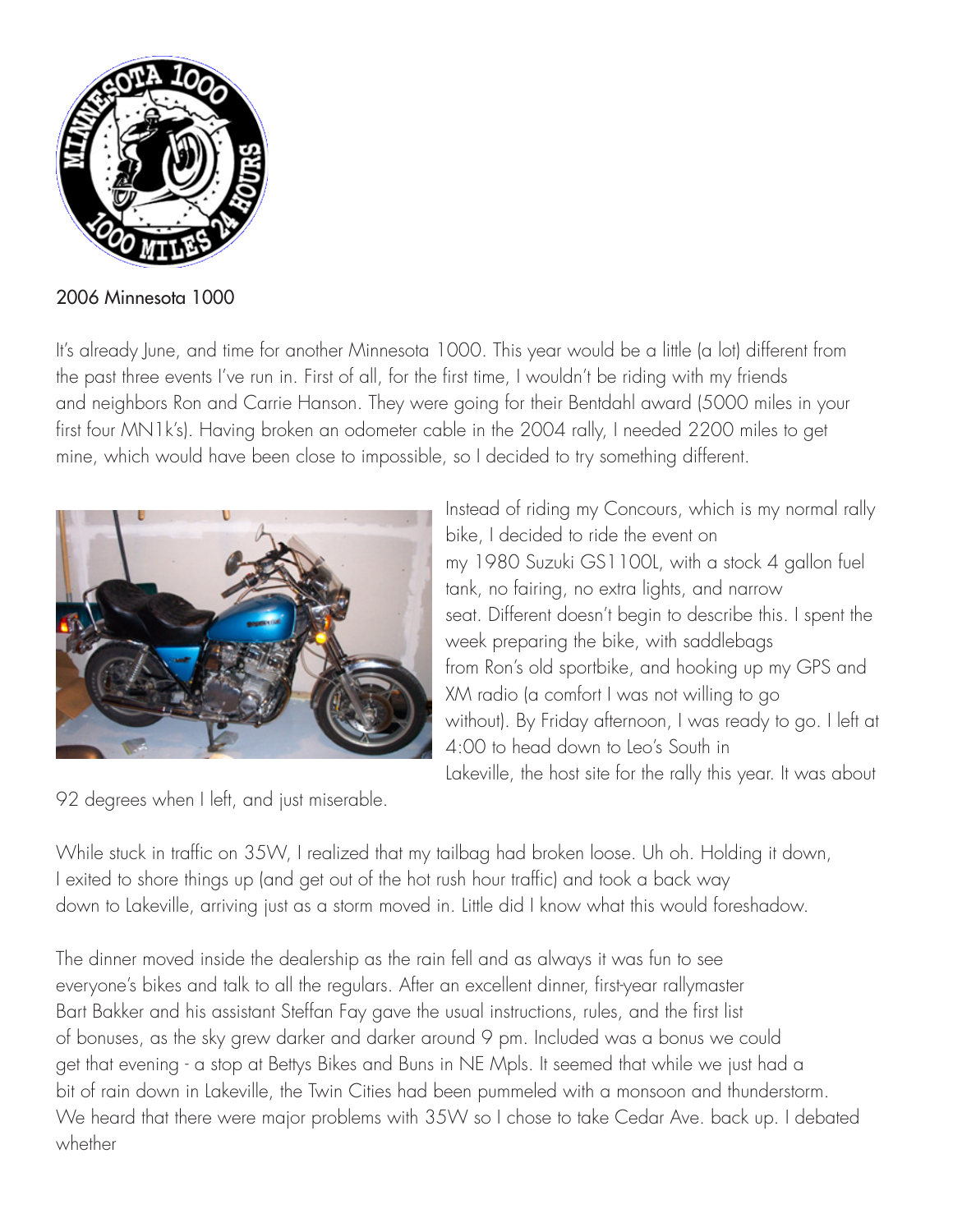to go to Betty's, but then figured that since it's on the way home, it'd be stupid not to. To quote Forrest Gump, "Stupid is as stupid does." I felt pretty stupid, pretty quickly.

I quickly questioned my decision. As I got into S. Minneapolis, the rain got really heavy, and I noticed several inches of water on the ballfields at Nokomis. With Lunatic and Jim Winterer following in the breadpan sidecar rig (probably wondering where I was going), I took Cedar through Seven Corners and Dinkytown, seeing standing water everywhere and power outages. This was bad. To make things worse, the bike was running terrible, stalling at every stop. I quickly picked up my bonus at Betty's, but didn't stop to chat with the other riders. I needed to get home. To my surprise, the streets around Betty's were underwater. A canoe would have been a better choice of transportation.

I trudged through water that covered the brake rotors on the bike at several underpasses, spraying me with open storm sewer water that left a nice odor burning off the pipes, stalled three times, but finally made it home about 10:30. The news said that manhole covers had been blowing off in Minneapolis - glad I didn't hit an open sewer… At this point me, the bike, and everything I'd packed, was soaked. Rather than plot bonuses and get some sleep, I had to dry my riding clothes, gloves, and everything in the bags. I ended up pulling everything off the bike and replacing it with my large waterproof bag from our Alaska trip. I didn't get to bed until about 1 am, and I had to get up at 4:45 to get down to Lakeville. Uggh.

Made it down to Lakeville on time and read through the sheets. Riders could begin leaving at 8:00. I chose to plot my route until 8:30 or so. I had a route planned that gathered a good number of points, and hopefully would get me 1000 miles within the state of MN, getting me one of the IBA's new state certifications.

My route started in Welch, MN, and then to Mazeppa, MN, which was the site of rallymaster Bart's tragic motorcycle crash several years ago. I then headed for the town of Elba, MN, where there was a bonus involving climbing a firetower. I was easily on schedule at this point. As I pulled into Elba, I saw the tower, WAY up on a cliff. "I bet we can't drive to that" I thought. I was right - before you could even get to the tower, you had to climb almost 800 steps up the hill. Rallymasters are evil people. EVIL. I think I spent about 45-60 minutes there, and this had a big impact on the rest of the rally as I was now way behind schedule.

I decided to try and get as many points as I could, and not worry about miles - the problem was, I didn't have every bonus mapped out, so I missed some easy points in Iowa and Wisconsin because of my original goal of riding in MN. Here's where another problem popped up.

Having only 4 gallons of gas, meant my range before I was concerned about running out was only about 150 miles. That's a lot of stops over a 24 hour period, and a lot of time wasted, even with quick stops. Combined with scrapping my original plan and missing a bunch of bonuses, this killed my finish in the standings. I filled up in St. Charles, and headed to the far S.E.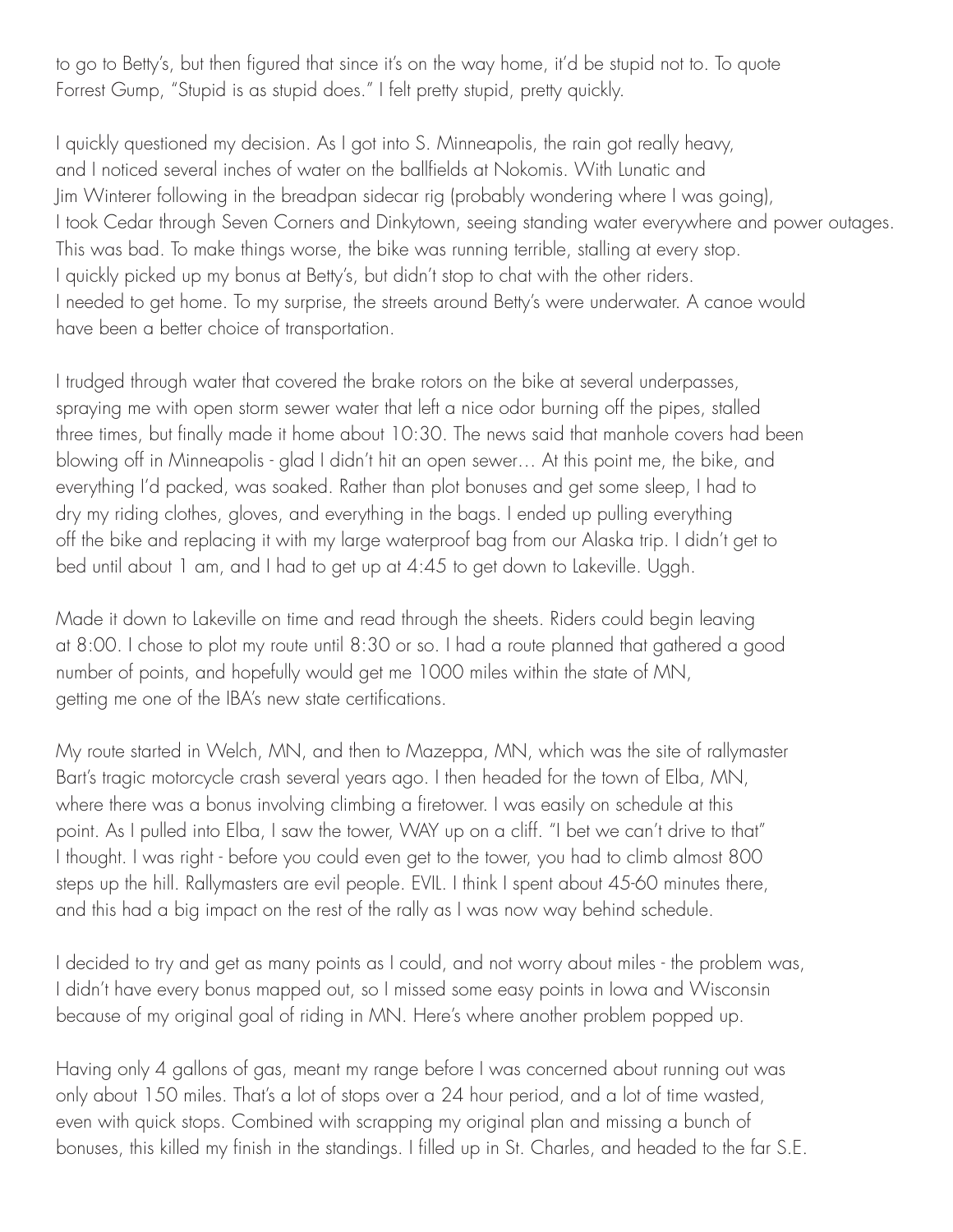corner of the state to pick up several bonuses and ride some of the prettiest and most fun roads I'd ever been on.

Then I headed west. The Spam museum in Austin was a bonus, but when I pulled in there were literally thousands of people there. In another bit of trickery, the Spam Jam was going on that weekend - one of the biggest events of the year in Austin. I turned around and left - I didn't want to deal with it (this was a mistake to haunt me later). I continued west, picking up a bonus in Blue Earth, and then headed for Slayton. The weather started to get nasty at this point, and I debated changing course again. I chose to go on, but going to Slayton was a mistake. I rode through steady rain for about 60 miles, only to get fewer points than I would have had I taken the few extra minutes to get the points in Austin. More bad planning.

Then I headed back east, out of the rain, to Godahl, which I was familiar with as my dad grew up a few miles away. It was there I ran into Bob "498" Johnson. We talked for a few minutes and he said he was heading to Morton. I had planned on going back towards St. Peter and Mankato to pick up a few bonuses, but I changed my mind and headed north to Morton, where more points were available. After taking a wrong turn into someone's driveway, and getting chased by a very large, angry dog, (I wonder if Aerostich suits are made to withstand dog attacks…)

I met up with Bob again at the next bonus, and we decided to look for the Renville bonus together. When doing my planning, I had Renville listed, but I could not find the bonus location on the map or the GPS. It wasn't really in Renville, but a monument on a county road in the middle of nowhere in the river valley. The road did show up on Bob's map (note to self - get official state issue maps), and so we headed down the road. It was 6.5 miles of wet gravel and mud to the marker, with bits of pavement only in front of people's houses. Keeps dust down I guess. Had I been riding the Concours, I doubt I'd have had the guts to ride that road - my dislike of gravel is well-documented. On the old Suzuki though, it's no problem. The bike is low and light and takes gravel roads like big mini-bike - it's actually pretty fun. My concern was lack of fuel at this point - I was running really low. We found the monument at sunset, and the area was really beautiful - one of my best rally memories. I'll have to go back when I'm not in such a hurry.

We took what we thought would be a shorter way out. It may have been, but it seemed to take forever, driving on unmarked dirt roads through farm fields, finally coming out on 212. After I got more gas, Bob and I rode together to Montevideo, Cosmos, Belgrade and Kingston, where we searched for a Finnish monument in one of the most bug-infested places ever.

At that point, Bob headed south to Buffalo to sleep, and I headed home, extremely cold from the rain and fog. The thermometers read 69 degrees, but it felt like about 40. My house wasn't out of the way, so I took my rest bonus there, pulling in at 3:40 am. I used my time to unload some things from the bike, shower, change, and eat some breakfast. I didn't want to sleep,

because my window then to get to the finish at Lakeville was fairly narrow. I even folded laundry for something to do. (yes, I folded laundry during rally time - how sad is that?).